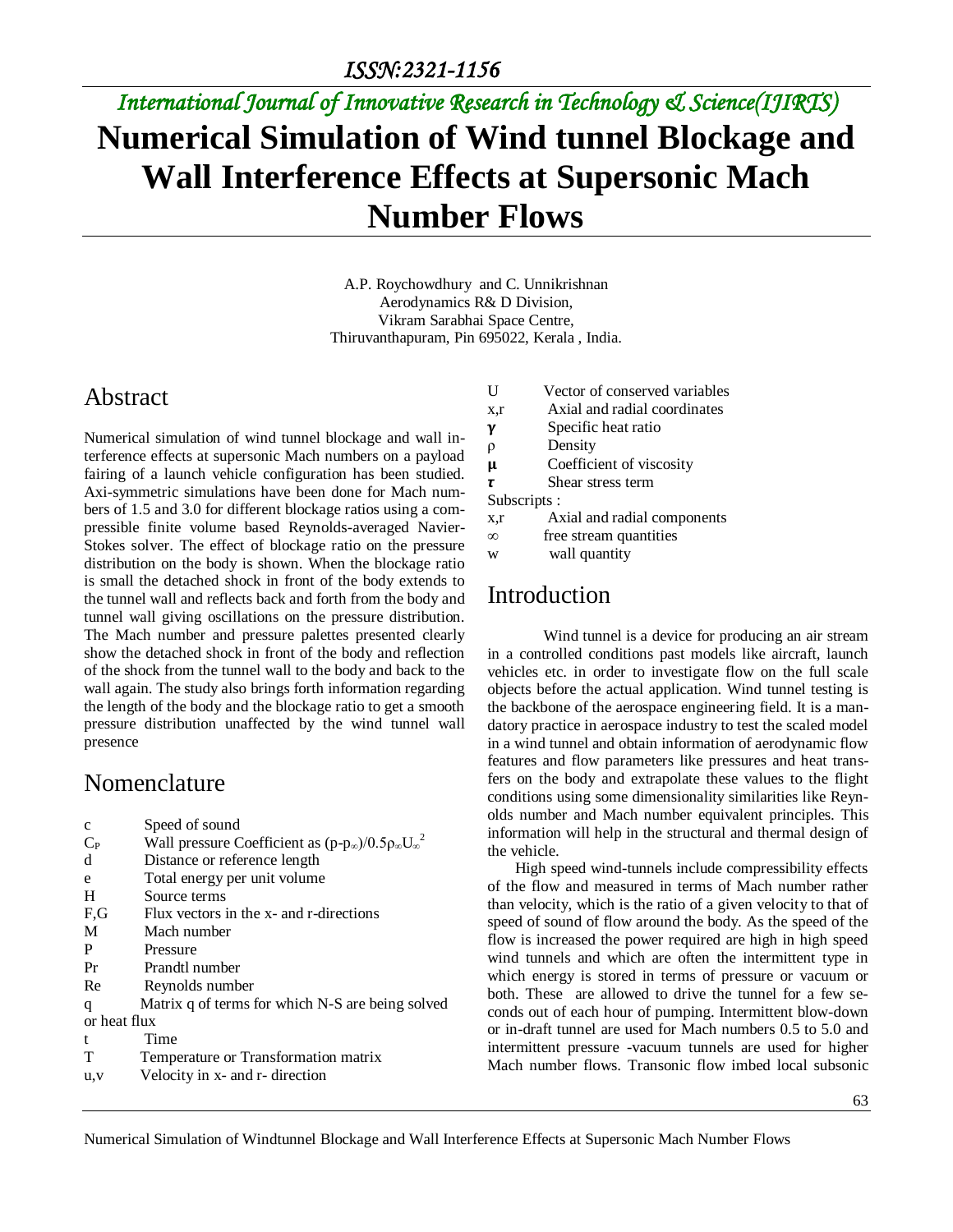# *International Journal of Innovative Research in Technology & Science(IJIRTS)*

flow in a supersonic flow. Even today the transonic flow complexity makes it impossible to establish theories with which aerodynamic characteristics of aircraft or components can be readily predicted. Hence transonic flow wind-tunnel testing is essential to provide aerodynamic information to designers. Size is one of the limiting factor of wind-tunnels is that of power requirement hence test section is kept small and hence only scaled models of bodies are kept for testing. Wall interference effects due to shock reflection from wind tunnels need the length of test section to be small so that reflected shocks go outside the test section length and do not interfere with the flow in the test section**.** In wind tunnel testing of sub-scaled models for subsonic, transonic and supersonic flows there are two types of blockage effects viz. body blockage effects] and wall interference caused blockage effects. Results obtained from wind tunnel testing needs to be corrected for blockage effects, buoyancy, wall interference and STI (Strut, Tare and Interference) effects. The body blockage effects include Solid blockage due to model inserted in wind tunnel and Wake blockage due to higher velocity as boundary layer grows around model putting model in pressure gradient and results need to be corrected. The wall interference effects are dependent on Reynolds number and caused due to shock/boundary layer interaction

One of the major constraints in the wind tunnel testing is the size of the model to be tested as wind tunnels are small in size compared to the vehicles in question to be investigated. The size restriction includes all the dimensions of length, breadth and height. Normally the breadth and height dimension will give rise to the blockage effect in the wind tunnel testing and the length dimension will give rise to the tunnel wall interference effect. In launch vehicles the length dimensions are very large compared to the breadth and height dimensions and the wall interference effect will limit the length of the models to be tested.

In supersonic flow over typical launch vehicles with a spherical cap at the nose, the detached shock at the nose will extend to the tunnel wall. These shock waves on hitting the tunnel wall will reflect back toward the model which can again reflect back to the tunnel wall and back to the model again and multiple shock reflection phenomena can be observed if the models lengths are very large. These shocks hitting on the model can severely change the aerodynamic loads on the model from those that would be expected in free flight. Hence it is important to find out the optimum length dimension of the launch vehicle model to be tested to get accurate results without this tunnel wall interference effects. It is very difficult to know the size of the model to overcome the above mentioned tunnel wall interference effects prior to experiments though some estimates can be predicted with previous experimental studies.

With the development of modern numerical techniques along with the advent of high speed computers, Computational Fluid Dynamics popularly known as CFD has matured to a stage where complex fluid flow problems can be accurately solved in a relatively small amount of computational time. And now a day, the CFD is complementing the experimental methods in a big way and the concept of numerical wind tunnel is in the fashion. One such problem that CFD can handle and help the experimental method is the study of tunnel wall blockage and interference effect itself [1-7].

Maciejewski et al. [1] has reported the numerical simulation of the blockage effects in wind tunnel on automobile bodies using an incompressible Navier-Stokes solver and the effect of blockage on drag force is presented for different tunnel heights. Griffith et al [2] gives computational 2-D results for semi-circular blockages for laminar flows with Reynolds number 50 to 3000 for small to large blockage ratio cases for very low speed which can be used for better understanding of blockage effects in arterial constriction and stenoses. Amrouche et al. [3] give experimental effects of pressure distribution due to blockage condition for grid turbulent flows for prisms for different small blockage ratios. Saltzman and Ayres [4] review various correlations of wind tunnel data to flight drag correlations for unswept, swept and delta wings, boattail effects, supercritical wings, sting support and Reynolds effects. Lombardi [5] experimentally gives effects of blockages on forces and moments for AGARD calibration models of different sizes for subsonic and transonic cases. Duraisamy et al. [6] has studied the wall interference effect on subsonic unsteady airfoil flows using a Navier-Stokes solver for the flow field over the airfoil and comparison with experimental results are also reported. It is seen that most of the studies are limited to low speed only and not much information of blockage and tunnel wall interference effect on pressure distribution on the body is reported especially in supersonic speeds.

In our previous effort, we considered the windtunnel wall to be truncated at some small distance further down from the nose of the model. This led to some difficulties for the Mach 1.6 case in comparison with shock reflections eluding appearance in the forward portion of the nose cone section. Also some spurious shock reflections form the leading edge of the wind tunnel wall were seen for Mach 1.6 and 3.0 cases. This could affect the estimates of the wall distances for the body to be clear of wall interference effects which was found to be adding to some extra predicted windtunnel wall distance. Hence the flow field was recomputed using a new domain where wind tunnel length is considered as starting from before the nose of tested model. To this effect there needs to be new domain to be defined made up of two parts which may be considered as containing a cut where this also models the transonic case for Mach 1.5 considered transonic, because of shape of body. As known from wind-tunnel testing of transonic bodies some porous slots are there in the wall. Here in this study we find that the domain so chosen give results which match with experimental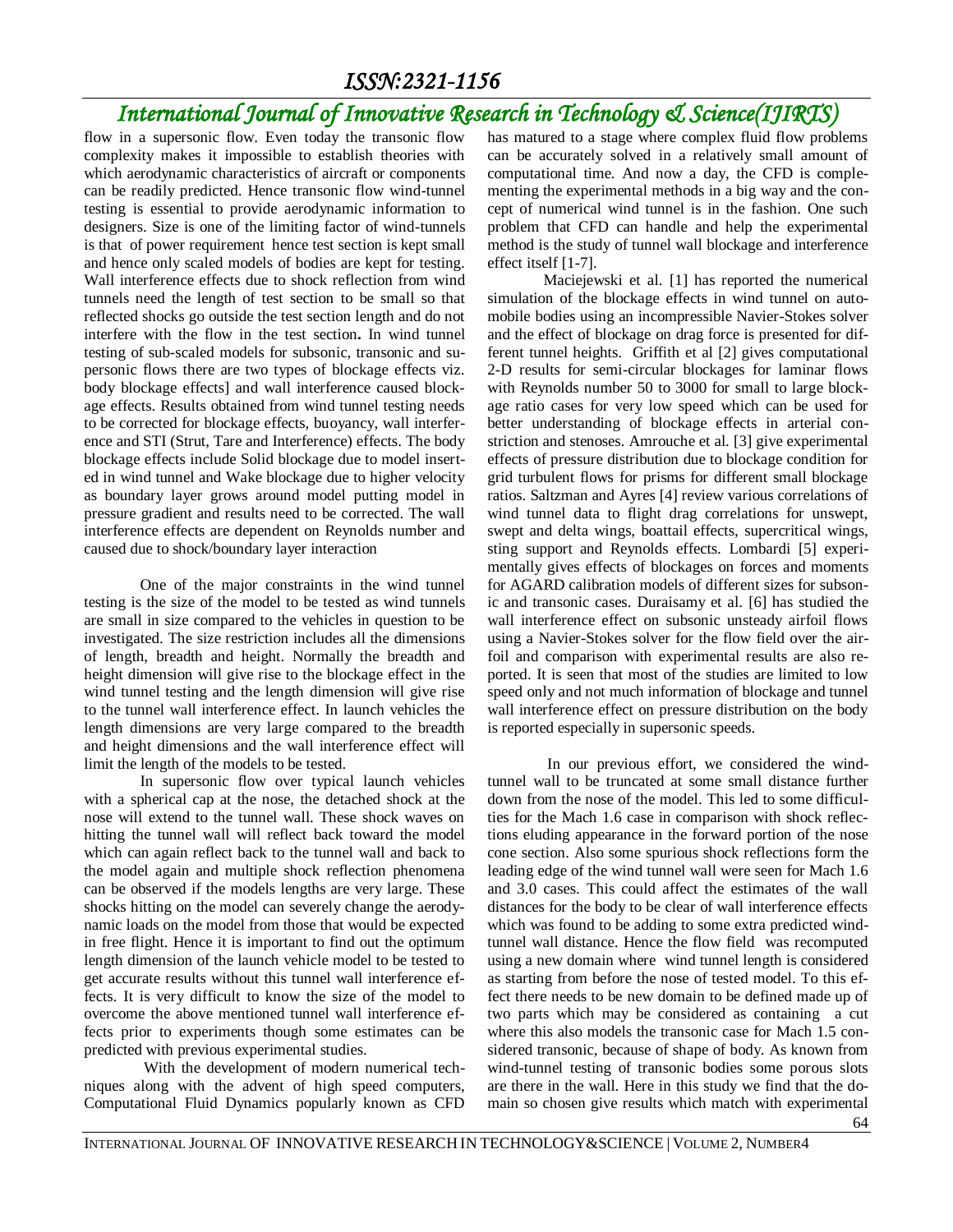# *International Journal of Innovative Research in Technology & Science(IJIRTS)*

results of coefficient of pressure  $C_{P}$  and also the wall distances are found to be of better estimate.

In the present study the wall tunnel blockage and interference effect is studied on a launch vehicle heat shield portion using a computational fluid dynamics code UNS2D in supersonic flow conditions. The effect of blockage on the pressure distribution on the body is obtained and the wall interference is brought out clearly in Mach number and pressure pallets for different blockage ratios.

The Navier-Stokes solver UNS2D available in the Aerodynamics Research and Development Division (ARD), VSSC is a widely used CFD code and has shown to work well for several cases for aerodynamic flows associated with launch vehicles. The code solves the compressible Reynolds averaged Navier-Stokes equation using a Finite Volume Method and uses some of the state-of-the-art techniques like up-winding and implicit time integration for getting good quality results in a reasonable amount of computer time.

#### Formulation

.

The basic equations governing the fluid flows are the Reynolds averaged Navier-Stokes equations and are soved using a finite volume method . In conservation form, the axisymmetric N-S equation in differential form can be written

$$
\frac{\partial U}{\partial t} + \frac{\partial F(U)}{\partial x} + \frac{\partial G(U)}{\partial r} + H = 0
$$

The vector of conserved variables U is r  $[\rho \rho \omega \rho v e]^T$  and the flux vectors F(U), G(U) and H(U) given by

$$
F(U) = r \begin{bmatrix} \rho u \\ \rho u^2 + p - \tau_{xx} \\ \rho uv - \tau_{xx} \\ u(p + e - \tau_{xx}) - \tau_{xx}v + q_x \end{bmatrix}
$$

$$
G(U) = r \begin{bmatrix} \rho v \\ \rho uv \\ \rho v^2 + p - \tau_{rr} \\ v(p + e - \tau_{rr}) - \tau_{xx}u + q_r \end{bmatrix}
$$

$$
H(U) = \begin{bmatrix} 0 \\ 0 \\ -p + \tau_{\theta\theta} \\ 0 \end{bmatrix}
$$

The viscous shear terms are given by

$$
\tau_{xx} = \frac{2}{3} \mu \left[ 2 \frac{\partial u}{\partial x} - \left( \frac{\partial v}{\partial r} + \frac{v}{r} \right) \right]
$$

$$
\tau_{rr} = \frac{2}{3} \mu \left[ 2 \frac{\partial v}{\partial r} - \left( \frac{\partial u}{\partial x} + \frac{v}{r} \right) \right]
$$

$$
\tau_{xr} = \mu \left[ \frac{\partial v}{\partial x} + \frac{\partial u}{\partial r} \right]
$$

$$
\tau_{\theta\theta} = \frac{2}{3} \mu \left[ 2 \frac{v}{r} - \left( \frac{\partial u}{\partial x} + \frac{\partial v}{\partial r} \right) \right]
$$

The heat flux terms are given by

$$
q_x = -k \frac{\partial T}{\partial x}
$$

$$
q_r=-k\frac{\partial T}{\partial r}
$$

In the above equations,  $\rho$  is the density, u and v are the velocity components in the axial and radial directions, p is the pressure, e is the total energy,  $T$  is the temperature,  $\mu$  is viscosity coefficient and k is the thermal conductivity. For easiness in computations, the above equations are nondimensionalised. This is done by scaling all lengths by a reference length L, all velocities by free stream sonic velocity c<sub>∞</sub>, viscosity by  $\mu_{\infty}$ , density by  $\rho_{\infty}$ , pressure and total energy by  $\rho_{\infty} c_{\infty}^2$ , and temperature by  $T_{\infty}$ . The pressure p is calculated from the equation

$$
P = (\gamma - 1)(e - \rho(v^2 + u^2)/2)
$$

where  $\gamma$  is the ratio of specific heats. Perfect gas assumptions are assumed with the gas following the equation of state. The viscosity is assumed to vary with the temperature and the non-dimensional viscosity of the fluid is determined from the Sutherland formula given by

$$
\mu = \frac{(1+S)T^{3/2}}{(T+S)}
$$

with the constant  $S=110.4/T_{\infty}$ . The thermal conductivity is also assumed to vary in a similar fashion and can be computed from the Prandtl number.

#### Finite Volume Discretization

In the finite Volume method, the computational domain is subdivided into a network of meshes of finite volume and the governing fluid dynamics equations are used in the integral form. The Unknown vector U is required at the centroids of finite volume while the fluxes are calculated at the cell faces. In general co-ordinates, the flow equations in the integral form is given by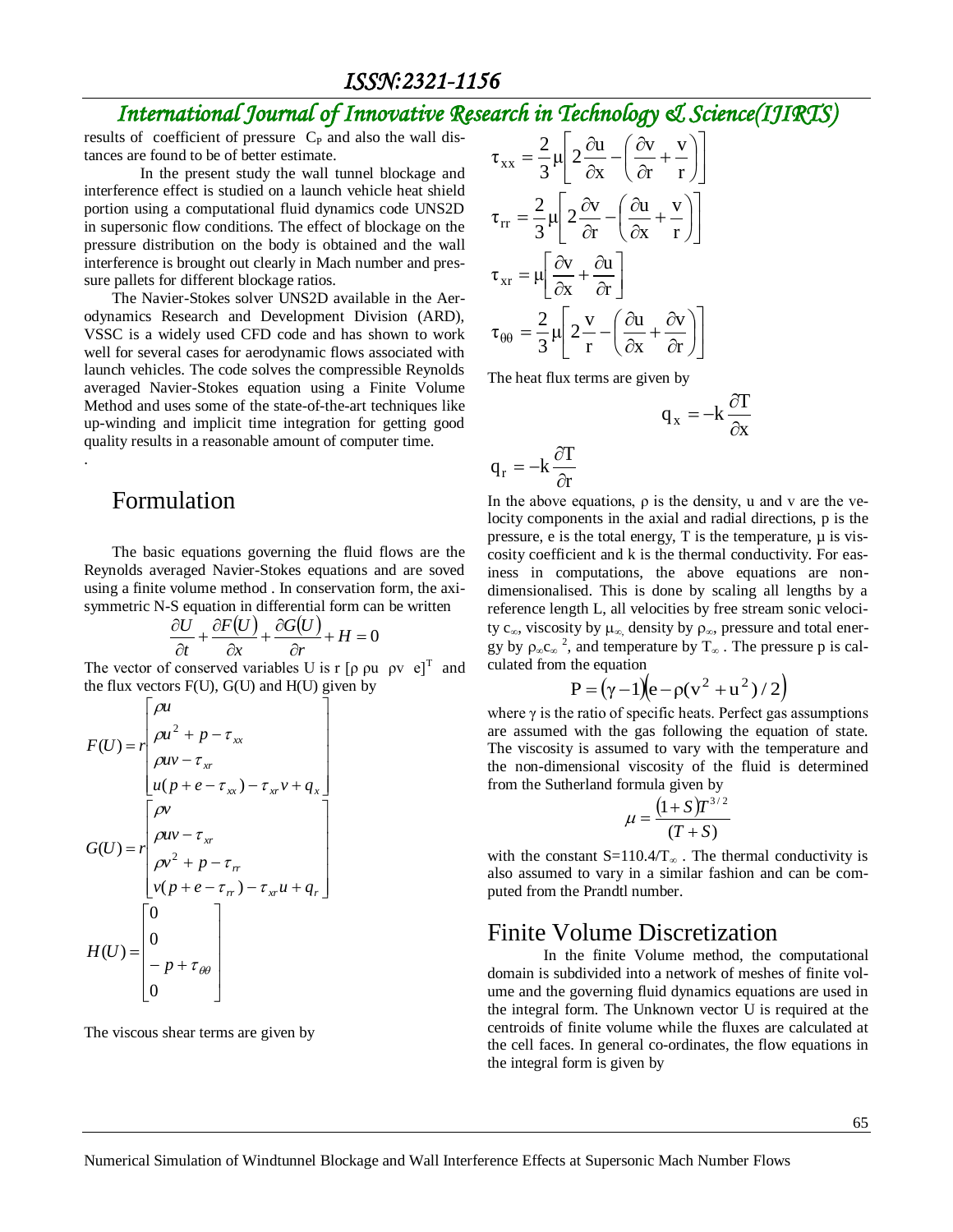# *International Journal of Innovative Research in Technology & Science(IJIRTS)*

$$
\frac{\partial}{\partial t} \int_{V} U dV + \int_{S} \vec{F}(U) \cdot d\vec{S} + \int_{V} H dV
$$

Where V is the computational cell volume and S is the cell face area. Integration of the above governing equation on a computational cell (i,j), as shown in figure 1, and with the cell interfaces denoted by  $i \pm 1/2$  and  $i \pm 1/2$  gives

$$
\begin{aligned} v\frac{\partial U}{\partial t} &= -\left[S_{i+\frac{1}{2},j}\hat{F}_{i+\frac{1}{2},j} - S_{i-\frac{1}{2},j}\hat{F}_{i-\frac{1}{2},j} + S_{i,j+\frac{1}{2}}\hat{F}_{i,j+\frac{1}{2}} - S_{i,j-\frac{1}{2}}\hat{F}_{i,j-\frac{1}{2}}\right] - VH \\ \text{Where,} \\ \hat{F} &= n_x F + n_y G \end{aligned}
$$

 A Monotonic Upstream-Centered Scheme for Conservation Laws (MUSCL) -type approach is employed for the evaluation of the fluxes at the cell interfaces. The Van Albada limiter is used to avoid spurious oscillations of the solution. For calculations of split convective fluxes, the values of the primary variables at the cell face are needed. The left cell face values  $U^1$  obtained by forward extrapolation and the right cell face values  $U<sup>r</sup>$  by backward extrapolation. Then the primary variables at the cell interfaces in the i<sup>th</sup> direction is,

$$
U^l_{i+\frac{1}{2},j} = U_{i,j} + (\varphi/4) [\kappa_1 (U_{i+1,j} - U_{i,j}) + \kappa_2 (U_{i,j} - U_{i-1,j})]
$$
  

$$
U^r_{i+\frac{1}{2},j} = U_{i+1,j} - (\varphi/4) [\kappa_1 (U_{i+1,j} - U_{i,j}) + \kappa_2 (U_{i+2,j} - U_{i+1,j})]
$$

Values of  $U^{l,r}$  in j direction are obtainable in the similar fashion. Several types of discretization can be obtained by using different values of  $\kappa_1$  and  $\kappa_2$  so as to control the degree of up-winding. In the above equations  $\varphi(R)$  is the limiter employed which is needed in flows involving shocks and is given by [7]

$$
\varphi(R)=\frac{R^2+R}{R^2+1}
$$

$$
R_{ij} = \frac{U_{i+1,j} - U_{i,j}}{U_{i,j} - U_{i+1,j}}
$$

The inviscid convective part of fluxes at the cell interface is calculated using the Van Leer's flux vector splitting and is given by

$$
F_{i+\tfrac{1}{2},j}=\left[F^+\left(U^l{}_{i+\tfrac{1}{2},j}\right)+F^-\left(U^r{}_{i-\tfrac{1}{2},j}\right)\right]
$$

The viscous diffusive part of the fluxes is computed using central differencing. The time marching is done by an implicit time integration procedure with approximate factored bidiagonal scheme. The implicit time integration involves using of the approximated factorization and splitting of the fluxes. By using these methods block tri-diagonal equations are obtained which again can be simplified to get block bi-diagonal equations. The resulting implicit stage consists of a backward and forward sweep in every coordinate directions.

In order to capture the turbulent nature of the flow, the algebraic turbulence model of Baldwin-Lomax [8] is used to compute the Reynolds stresses. This is a two-layer

model consisting of an inner law near the wall region and an outer law for regions away from wall. This model computes the turbulent viscosity to which the fluid viscosity is added to get the effective viscosity for computation. The basic assumption in this model is that the turbulent viscosity coefficient depends only on the instantaneous local flow variables. In spite of the simplicity, this zero equation model often gives good results compared to the more complex models like the two-equation k-ε models as reported by the study of Serpico et al [9]. The solver has already been applied for many complex problems like flow in the wing-elevon gap of Reusable Launch Vehicle [10], flow in the test section of a hypersonic nozzles [11] and base flow analysis of a single engine launch vehicle [12].

#### Boundary Conditions

Proper boundary conditions are to be used for getting the correct realistic solutions. In fact boundary conditions are the critical features driving the solution to the appropriate physical values. The following boundary conditions are used in this problem.

- At solid surface: no-slip boundary condition is employed which means that the velocity on the wall is stationary for a non-moving solid surface. An isothermal wall condition is used specifying the wall temperature as an input.
- At the downstream boundary: The flow variables are interpolated from inside cells if the flow is supersonic. If the flow is subsonic pressure boundary condition is used.
- At the inlet the free stream conditions are imposed.
- At the centre line, the symmetry boundary condition is employed.

### Grid Generation

Grid generation is one of the most important and first step in the Computational Fluid Dynamics. This involves mainly discretising the computational domain into a number of meshes or cells in an orderly fashion. Although it looks to be a trivial task for simple bodies, it is really a challenging task when a complex configuration is to be discretised.

One of the simplest methods to generate grids over relatively simple body configurations is the algebraic grid generation technique. The grid can be clustered near any region of interest by using suitable stretching parameters. The clustering of grids is necessary near the solid wall so as to capture the boundary layer properly. Also in regions where high flow gradients due to expansion and shock the grids need to be clustered so as to capture the flow fields sharply. For the prediction of heat flux and shear stresses the first cell height from the solid walls will have to be in mi-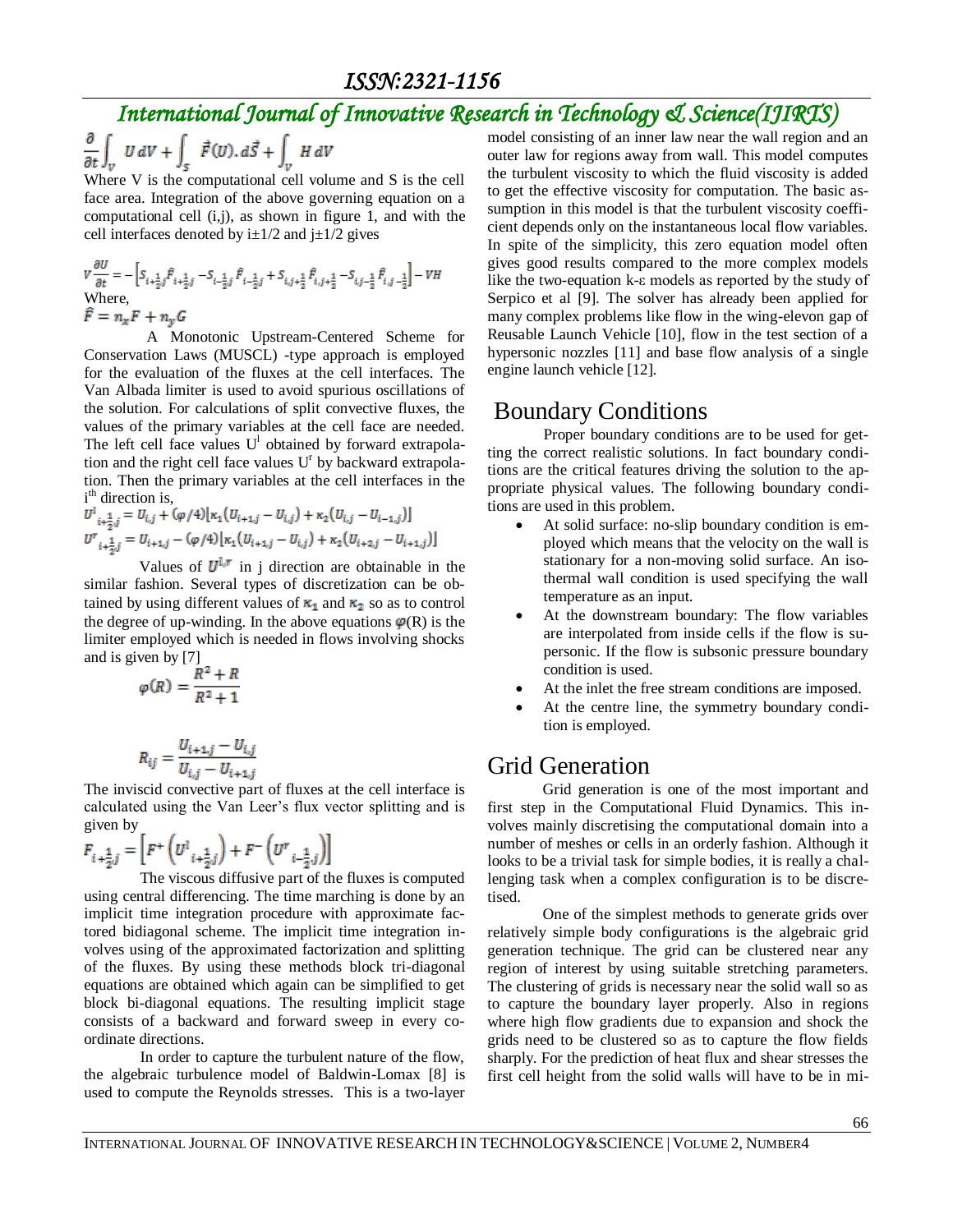# *International Journal of Innovative Research in Technology & Science(IJIRTS)*

crons. The clustering of grids near the solid body are generated using the following formula

$$
h = \frac{s(r - 1.0)}{(r^n - 1.0)}
$$

where h is the first cell height, s is the distance, r is the stretching parameter and n is the number of divisions in that distance. The steps involved in the grid generation are:

- Defining the geometry and the coordinate system
- Defining the outer boundary which should be sufficiently away from body and there should not be much change in the flow field
- Choosing the regions of fine or coarse meshing. This includes regions near the solid walls where there will be strong gradients in velocities and temperatures because of boundary layer formation. The fine meshing is also needed in the regions where there is change in geometry.
- The selection of suitable stretching parameter to get the required clustering. As mentioned above a geometrical progression can be used for stretching the grids and the values can be adjusted for getting the required cell heights.

Figure 2 shows the schematic view of the body in test section. The figure shows the body configuration and the wind tunnel wall where solid wall boundary conditions are used. The centre line is also shown in the same figure. The geometrical body shown is the heat shield portion of a typical launch vehicle configuration. It consists of a spherical cap followed by a conical portion which is followed by a cylindrical part. The cylinder part is followed by a boat tail region with a specific angle after which a long cylinder is there. In launch vehicles the length of the body is very large compared to the diameter of the long cylinder portion considered. In this study the length to diameter is about 10. The distance from body to the tunnel wall is varied for getting different blockage ratios. A number of different blockage ratios are considered for simulations.

Figure 3a and 3b show the computational grid for two different blockage ratios considered. About 360 points are considered on the body geometry and 160 points are considered in the radial direction from the body to the tunnel wall. Suitable stretching parameters are used in the radial direction so that the grids are highly clustered both near the body and near the tunnel wall so as to capture the boundary layer near the solid wall. Clustering is also provided in the axial direction near various junctions where there are geometrical changes such as near the sphere-cone junction, cone-cylinder junction and also near the boat tail region.

### Results and discussions

As mentioned earlier, the present study involves the numerical simulation of wall tunnel interference effect on a launch vehicle heat shield portion using computational fluid dynamics in supersonic flow conditions. The tunnel wall also is assumed to be circular in cross-section similar to the heat shield body.

Axi-symmetric simulations have been done for two supersonic Mach numbers of 1.5 and 3.0 for which wind tunnel experimental measurements are available. The Reynolds numbers corresponding to these Mach numbers are 3.0 and 1.5 million respectively. Free stream conditions are imposed as the initial conditions and the solutions are iterated to attain the converged steady state values by applying the proper boundary conditions mentioned above. The number of grids chosen along the body and in the radial directions is adequate to capture the flow parameters and no grid independence study is made here. Again sufficient numbers of iterations are made to ensure the convergence of the solutions shown. It is worth noting that one may encounter convergence problems for both the cases of Mach numbers for the mid range of blockage ratios considered which was overcome by reducing the CFL number to 0.1 and gradually increasing it up to 0.4 and this would require about 80000 to 1,20000 iterations for various cases of blockage ratios. Otherwise, the commonly required number of iterations is about 50000 to 60000.

As shown in figure 2, the ratio of the launch vehicle length to maximum diameter is about 10.0. A number of simulations have been done for different values of the ratios of the maximum diameter of the body 'd' to the tunnel wall diameter 'D'. The different cases studied are for D/d values of 3.0, 4.0, 5.0, 6.5, 9.0, 11.5 and 14.0.

 As a first step, the code is validated for free stream Mach numbers 1.5 and 3.0 flow conditions on the heat shield portion of a launch vehicle configuration for the surface pressure distribution along the axial length of the body. The numerical results are compared with the wind tunnel experimental data [13]. In figures 4a and 4b, the surface pressure distribution obtained from numerical simulations is plotted along with the measurement values. It can be seen that the comparison is very good in both the cases with the solver capturing all the flow features such as the expansions and compressions at different regions of the body. A slight distance downstream of the boat tail region on the long cylinder, the pressure will attain the free stream value and a zero pressure coefficient values will be obtained. This is clearly visible in both the figures where after  $x/d=2.5$  the pressure coefficient value reaches zero and continues downstream till the end of the body.

Figure 5a and 5b show the convergence study carried out for  $D/d = 6.5$  for Mach 1.5 flow and  $D/d = 4.0$  for Mach 3.0 flow respectively. In each figures results from three different iterations, as mentioned in the figures where N is after a number of iterations, are shown. It can be seen that in both the cases all the three curves are indistinguishable from each other showing the convergence of the solution.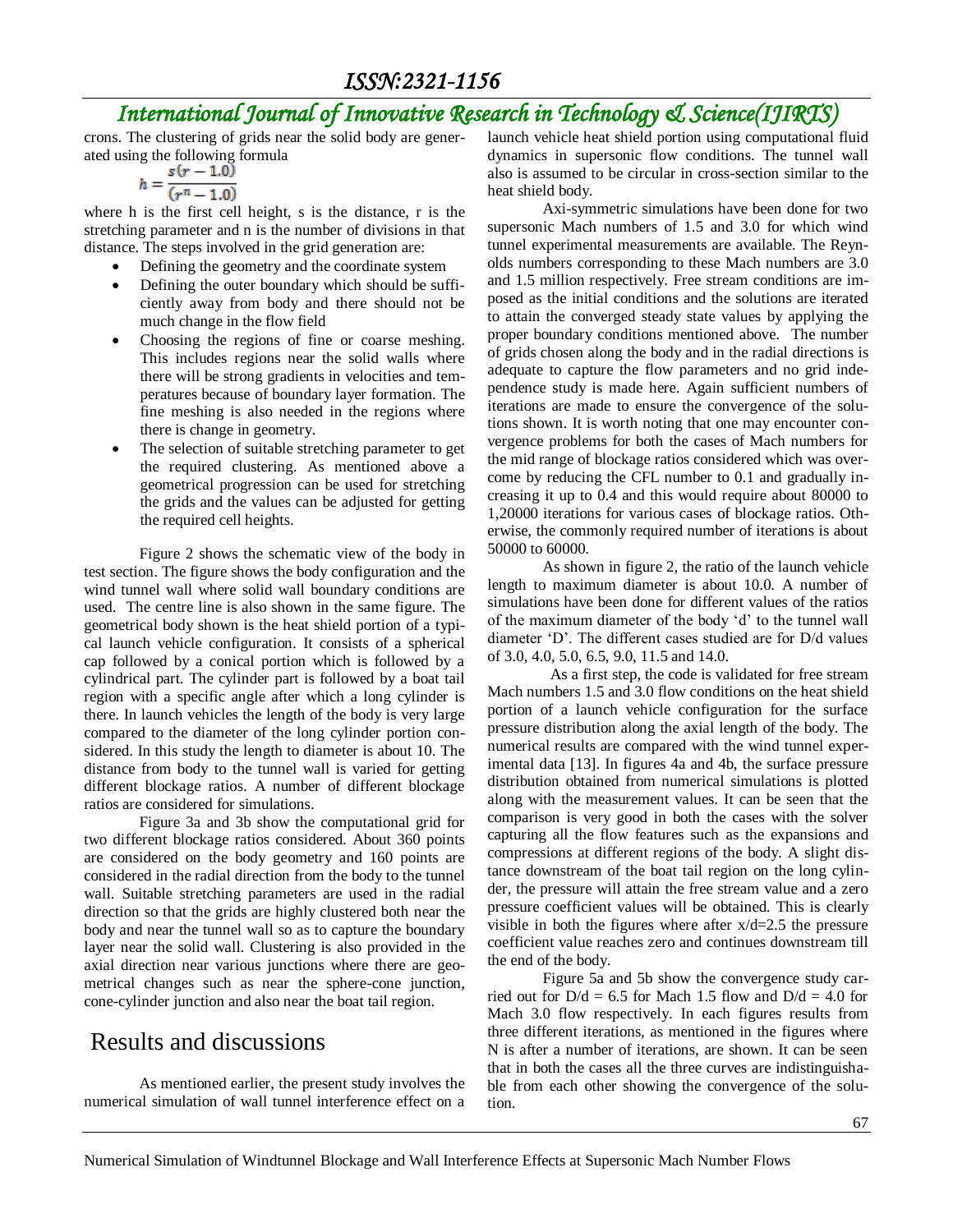# *International Journal of Innovative Research in Technology & Science(IJIRTS)*

In figure 6a and 6b the surface pressure distribution is compared for blockage ratios of D/d=3.0 and 4.0 with the largest blockage ratio dimension of D/d=14.0 for both the Mach number 1.5 and 3.0. It can be seen that for lower blockage ratios of 3 and 4, oscillations are seen in pressure distributions which are due to the multiple shock reflection phenomena mentioned above. The sudden rise in the pressure is the location where the shocks from the tunnel wall hitting the body geometry. It can also be seen that the wall interference effect extends to the full length of the body. For the case D/d=14.5 the pressure distribution is smooth and as expected which show that there is no wall interference effect for this case. It is also seen that the effect is more for Mach1.5 case than Mach3.0 case.

In figure 7a and 7b the surface pressure distribution is shown for D/d=5.0 and 6.5 and compared with the largest blockage ratio case of D/d=14 for both the Mach numbers. Here it can be seen that for the Mach1.5 flow case the blockage effect is very much visible till the end of the body compared to the Mach3.0 flow case where the interference effect is very small. In fact for D/d=6.5 there is no interference effect for the Mach3.0 case and for D/d=5.0 the effect is visible at the end of the body only. It can be inferred that for  $D/d=5.0$  with a vehicle length of  $x/d=8$  the wall interference effect can be avoided for the Mach3.0 flow case which means that with a model of length x/d=8 the experiments can provide realistic measurement values.

In figure 8a and 8b the pressure distribution on the body is shown for D/d=9.0 and 11.5 and is compared with the case of D/d=14.0 for both the Mach numbers 1.5 and 3.0. From these figures it can be seen that the Mach3.0 flow case is completely interference free at these blockage ratio values. In the case of Mach1.5 flow case, the effect is limited beyond x/d=6.0 for D/d value of 9.0 and the effect is limited beyond x/d=8.5 for the D/d value of 11.5. Below these x/d values interference effect is not there and if the experimental model body length is below these values the results can be interference free and realistic also.

Figure 9 show the Mach number and pressure palettes for the case of free stream Mach number 1.5 for different blockage ratios as shown. The figure in the left side shows the Mach number palette and right side show the pressure palette. These figures clearly show the multiple shock phenomena features seen earlier in the surfacel pressure distributions. It can be seen that with the blockage ratio of D/d=3.0, the front detached shock itself could not be formed in the case of Mach 1.5 flow case in a proper way. For higher blockage ratios where the model diameter size is considerable relative to the tunnel wall distance, the detached shock in front of the body extends up to the tunnel wall and reflects back and this reflected shock on hitting the body is reflected back to the tunnel wall again in a weak way and a series of shock waves are seen which becomes weak downstream. As the blockage ratio decreases the detached shock in front of the body hits the tunnel wall at a slightly

downstream distance and the reflected shock also hits the body at a little distance downstream.

In figure 10 the Mach number and pressure Palette of the case of Mach 3 free stream is shown for the blockage ratios as mentioned which also similar flow features as that for the Mach 1.5 case. It can be seen that the detached shock angle is lower compared to the case of Mach 1.5 case as expected. The shock emanating from the front of the body hits the tunnel wall at a little distance downstream compared to the Mach 1.5 case because of the lower angle of the shock. The reflected shock from the tunnel then hits the body again at a distance downstream. Because of this for the Mach 3.0 case a higher blockage ratio or smaller D/d value can be used for interference free testing.



Fig. 1 Computational grid location variable



Figure 2 : Schematic diagram of body in test section of wind tunnel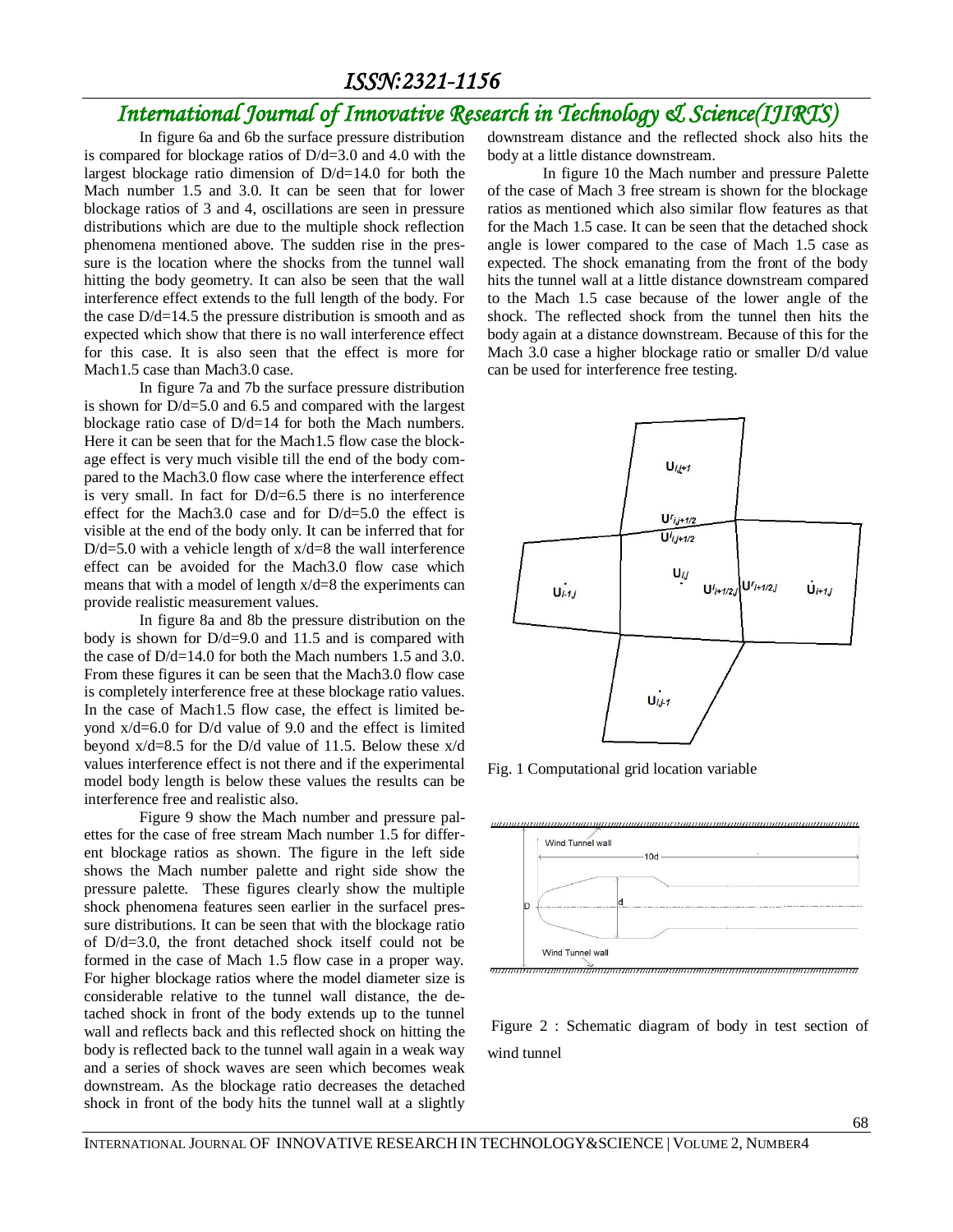*International Journal of Innovative Research in Technology & Science(IJIRTS)*



Fig. 3a Computational Grid for Case D/d =3.0 & Fig. 3b Computational Grid for Case D/d=9.0



Fig 4a Surface Pressure Distribution M=1.5





Fig 5a Convergence of Surface Pressure Distribution M=1.5



Fig 5b Convergence of Surface Pressure Distribution M=3.0



Fig 6a Pressure distribution for D/d 3.0,4.0 and 14.0 at  $M=1.5$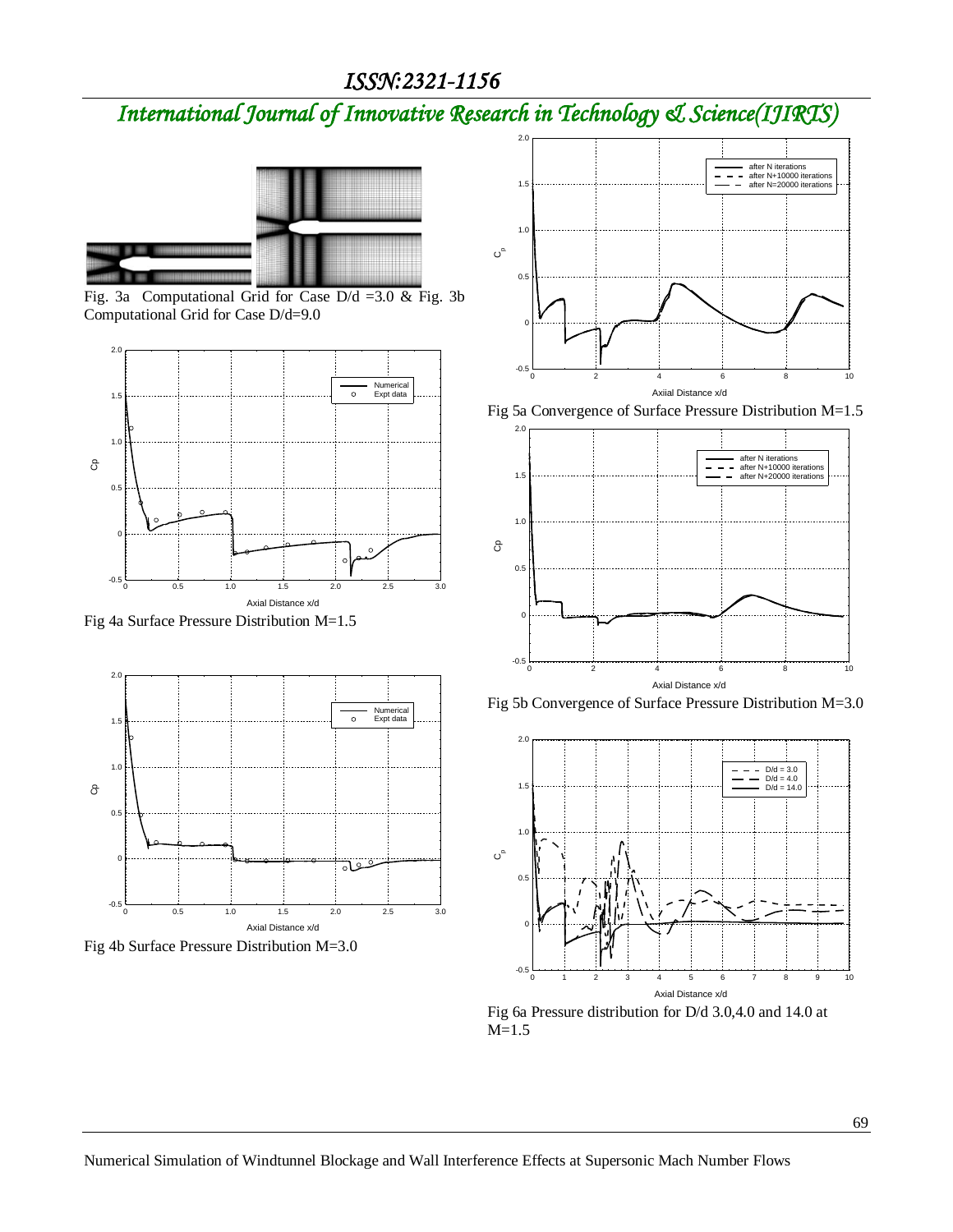*ISSN:2321-1156* 

*International Journal of Innovative Research in Technology & Science(IJIRTS)*



Fig 6b Pressure distribution for D/d 3.0,4.0 and 14.0 at  $M = 3.0$ 



Fig 7a Pressure distribution for D/d 5.0,6.5 and 14.0 at  $M=1.5$ 



Fig 7b Pressure distribution for D/d 5.0,6.5 and 14.0 at M=3.0



Fig 8a Pressure distribution for D/d 9.0,11.5 and 14.0 at  $M=1.5$ 



Fig 8b Pressure distribution for D/d 9.0,11.5 and 14.0 at M=3.0

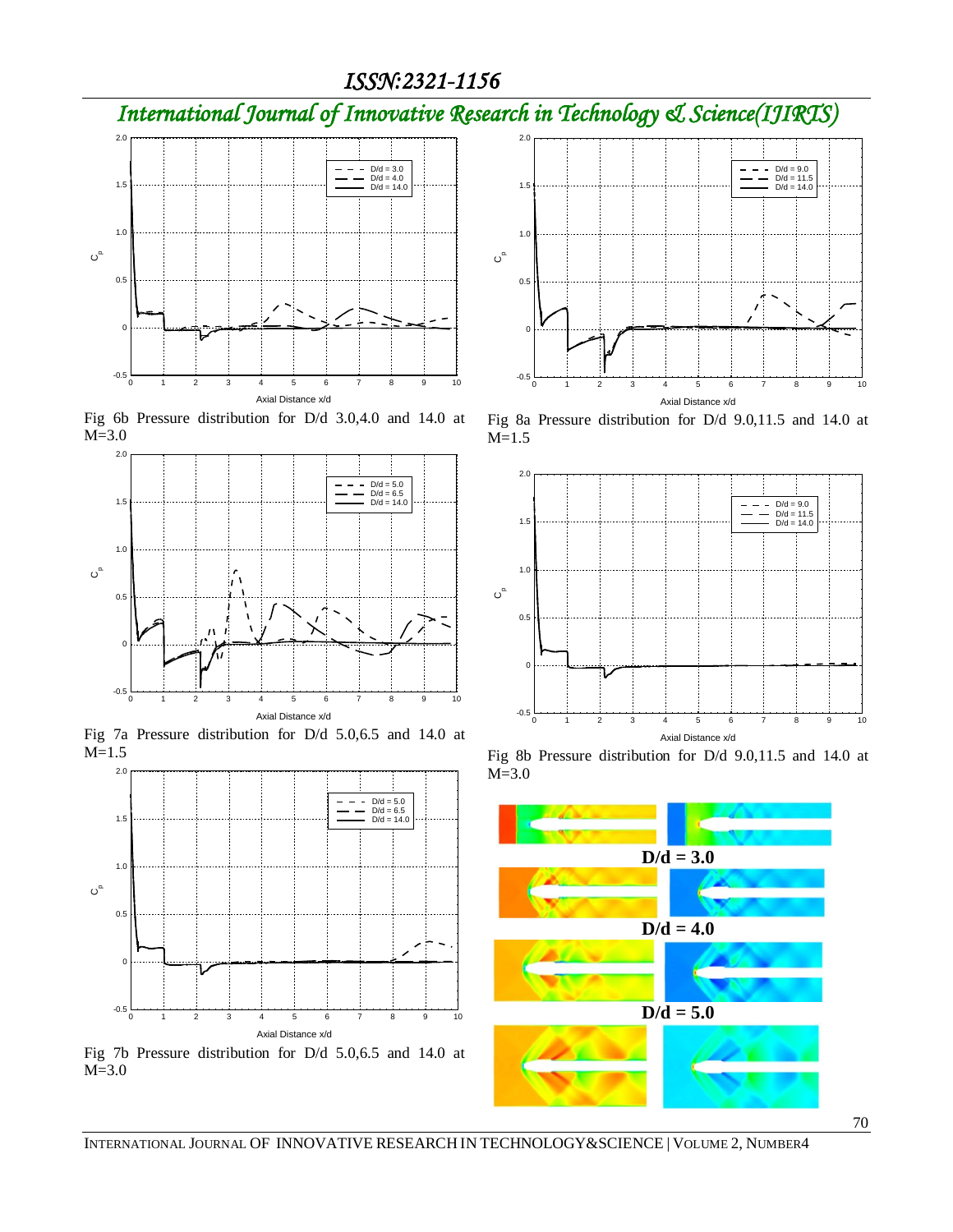# *International Journal of Innovative Research in Technology & Science(IJIRTS)*



 $D/d = 6.5$ 

Fig. 9b Mach number and pressure at  $M_{\infty}$  =1.5 for blockages ratios of 9.0 to 14.0





**D/d= 9.0**

Fig. 10 Mach number and pressure at  $M_{\infty}$  =3.0 for blockages ratios of 3.0 to 9.0

### **Conclusions**

The numerical simulation of wall blockage and tunnel wall interference effect is studied on a payload fairing portion of a launch vehicle configuration. Computations have been done for two supersonic free stream Mach numbers of 1.5 and 3.0 for a number of blockage ratios and the pressure distribution on the body surface is obtained. The well known multiple shock phenomena associated with this type of problems are clearly captured by the solver and are clearly shown in the pressure distribution on the body where the pressure distribution show a series of oscillations because of the shock reflections from the tunnel wall. It is seen that with a higher blockage ratio the interference effect can be avoided by using a model of lower length. It is also seen that for Mach 3.0 flow case a higher blockage ratio value can be used without any interference effect than for the case of Mach 1.5 flow condition. The results are also presented in Mach number and pressure palette form which can give a better understanding of the physics of the problem and qualitatively as well as qualitatively show the flow features in this type of problems.

### References

- [1] Maciejewski M Osmolszi W and Poznanska P : Numerical simulation of blockage effects in wind tunnels, Proc 14<sup>th</sup> European Simulation Symposium, Verbraeck A and Krug W eds. SCS Europe BVBA 2002.
- [2] Griffith M D, Houringan K and Thompson MC : Numerically modeling blockage on flow between flat plates, 15<sup>th</sup> Austrilian Fluid Mech Conf, U. Sidney, 13-17 Dec., 2004.
- [3] Amrouche N, Dizene R and Laneville A : Observation of wind tunnel blockage effects on pressure distribution around rectangular prism in smooth and grid turbulent flows, Revue des Energies, Renouveleble SMEE'10 Bou Ismail Tipaza, pp21-26, 2010 1993.
- [4] Saltzman E J and Ayers T G : A review of flight to wind tunnel drag correlations, AIAA Paper No 81- 2475.